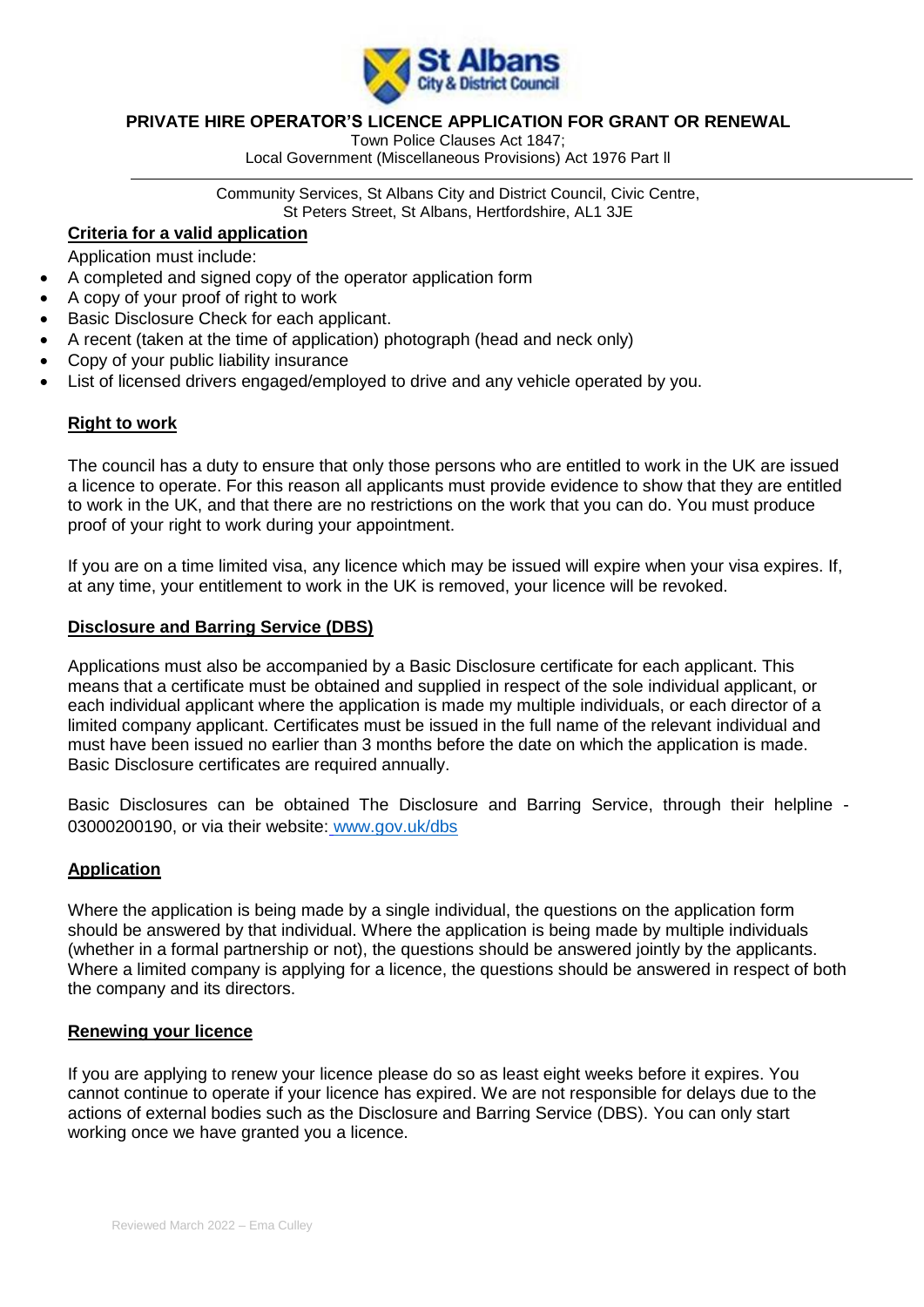# **Licensee's responsibilities**

Operators are required to comply with the conditions of their licences. The operator conditions can be found within in the Hackney Carriage and Private Hire Licensing Policy: https://www.stalbans.gov.uk/taxi-licensing

## **Hackney Carriage and Private Hire Licensing Fees**

| <b>Total fees</b>       |  |
|-------------------------|--|
| <b>Operator Licence</b> |  |

Please note that we can only accept payment by cheque, credit card or debit card.

You can make payment online:<https://www.stalbans.gov.uk/pay-online-taxi-licensing>

# **Trading names**

Operators will be asked to declare their (proposed) trading name(s) within their application. This is the name by which the business will typically be known by customers and the public, and which will appear on advertising placed by the Operator.

While trading names are a matter for an Operator to determine, we will seek to prevent names which may offend. We will also prevent any names that may cause confusion in connection with the provision of private hire services in the area.

Legally, only hackney carriages may display the words 'taxi' or 'cab' on their vehicles. For this reason, trading names which include the words 'taxi', 'cab', 'hackney' or 'public hire', or which are phonetically or visually similar, will not be permitted by private hire operators.

However, if the Operator also provides bookings to hackney carriages, a variation of the permitted trading name including one of these terms, may be displayed on advertising specifically in respect of those vehicles, but not in respect of any matter relating to the wider business or to private hire vehicles.

Should concerns arise about the suitability of a trading name, we will discuss these with you and you will have an opportunity to respond or to amend your application.

## **Operating Bases**

A private hire operator licence issued by us will be required for any operator with an operating base that is inside the St Albans District. Accordingly, all vehicles and drivers operating from that base will require appropriate licences issued by us. This is to ensure that proper regulation and enforcement measures may be taken by us and that all vehicles operating with St Albans District meet the Council's Hackney Carriage and Private Hire Licensing Policy objectives.

We will not grant a private hire operator licence for an operating base that is outside the St Albans District. This is to ensure that proper regulation and enforcement measures may be taken by us. This is not a restraint of trade as the operator may apply to the local authority responsible for licensing where the proposed operating base is located.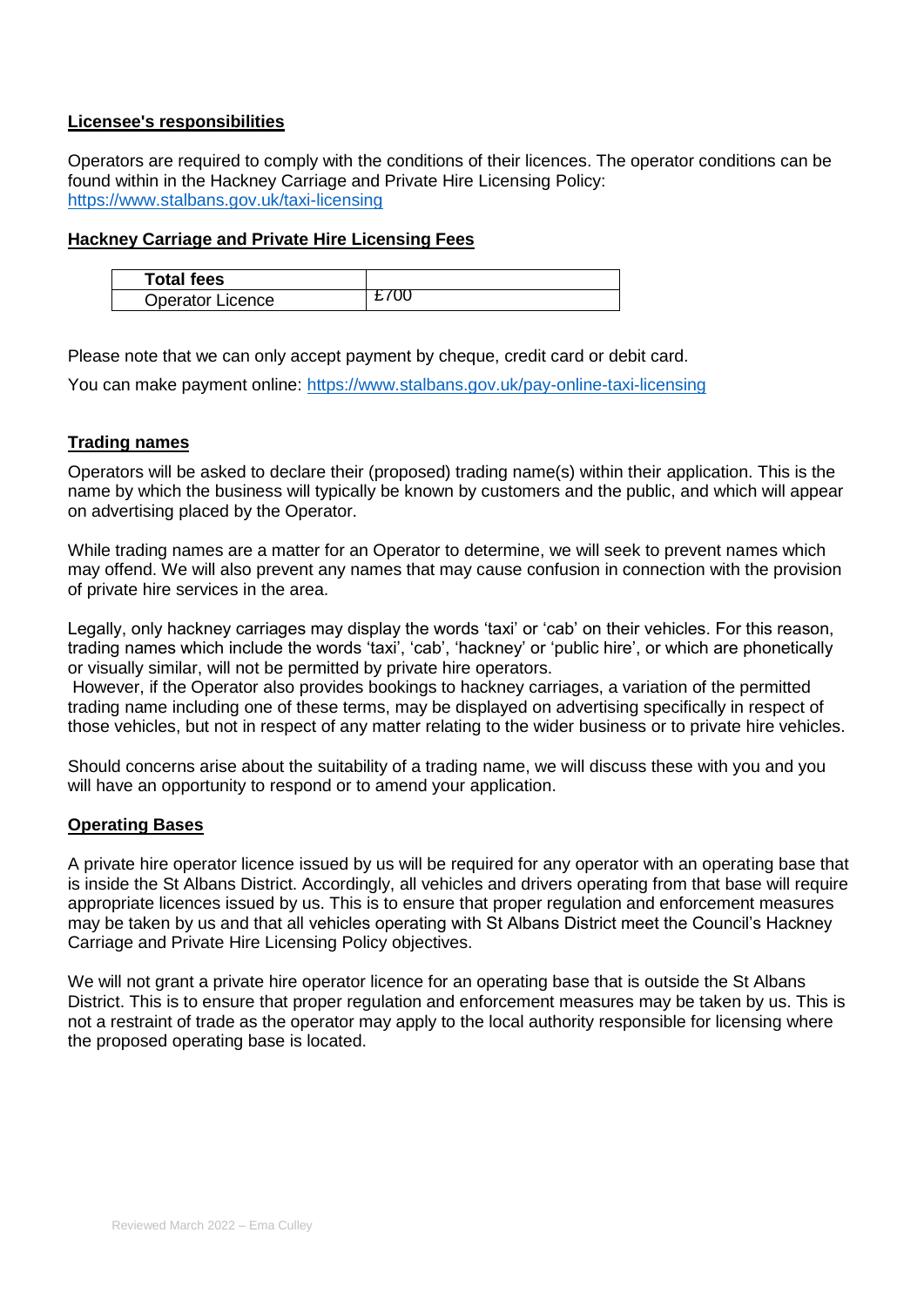# **Hackney Carriage and Private Hire Licensing Policy**

The Department for Transport issued "Statutory Taxi and Private Hire Vehicle Standards" on 21 July 2020. As an authority that issues both hackney carriage and private hire licences St Albans Council "must have regard" to the document when exercising our functions and formulating policy.

Our Hackney Carriage and Private Hire Licensing Policy brings all our existing guidelines, standards, licensee requirements and information together in one place, as well as updating our approach as a result of changes to national guidance; the DFT Statutory Taxi & Private Hire Vehicle Standards.

At the Licensing & Regulatory Committee, it was agreed that the policy would be adopted. This came into effect the day after, on 26th January 2021. You can view the adopted at the link below; https://www.stalbans.gov.uk/taxi-licensing

If you require a paper copy please email [licensing@stalbans.gov.uk.](mailto:licensing@stalbans.gov.uk)

# **HMRC: Mandatory Tax checks at renewal**

From 4<sup>th</sup> April 2022 licensing authorities will have to carry out checks on applications from individuals, companies and any type of partnership to make sure they have completed a tax check.

The rules will apply to renewal applications for:

- hackney carriage driver licences
- private hire driver licences
- private hire vehicle operator licences

From the above date we will not be able to accept renewal applications unless we are provided with a valid **Tax check code**. You will be able to complete this tax check on **GOV.UK**, using your **Government Gateway account**.

If you don't have a Government Gateway account then you are advised to create one now in preparation for your next renewal. This can be done by registering for HMRC Online Services: <https://www.gov.uk/log-in-register-hmrc-online-services>

For those without access to the online system HMRC will be providing a telephone support via 0300 200 3310.

## **The Tax Check system is now live and can be accessed here:**

https://www.gov.uk/guidance/complete-a-tax-check-for-a-taxi-private-hire-or-scrap-metal-licence

The Tax Check code will be valid for 120 days so you are advised to obtain it in plenty of time for use at renewal. By way of an example if you will be renewing your licence prior to 14<sup>th</sup> July 2022 you could apply for your tax check code now and it would still be valid when you renew.

The process of completing a check will be simple and should only take minutes and please rest assured that we, as the Licensing Authority, will not have access to any of your tax information.

Below are links to the current HMRC information which explains what you need to do and what is required of us as the licensing authority:

[https://www.gov.uk/government/publications/licence-application-tax-check-communications](https://www.gov.uk/government/publications/licence-application-tax-check-communications-resources/tax-check-factsheet)[resources/tax-check-factsheet](https://www.gov.uk/government/publications/licence-application-tax-check-communications-resources/tax-check-factsheet)

[https://www.gov.uk/guidance/changes-when-dealing-with-taxi-private-hire-or-scrap-metal-licence](https://www.gov.uk/guidance/changes-when-dealing-with-taxi-private-hire-or-scrap-metal-licence-applications-from-april-2022)[applications-from-april-2022](https://www.gov.uk/guidance/changes-when-dealing-with-taxi-private-hire-or-scrap-metal-licence-applications-from-april-2022)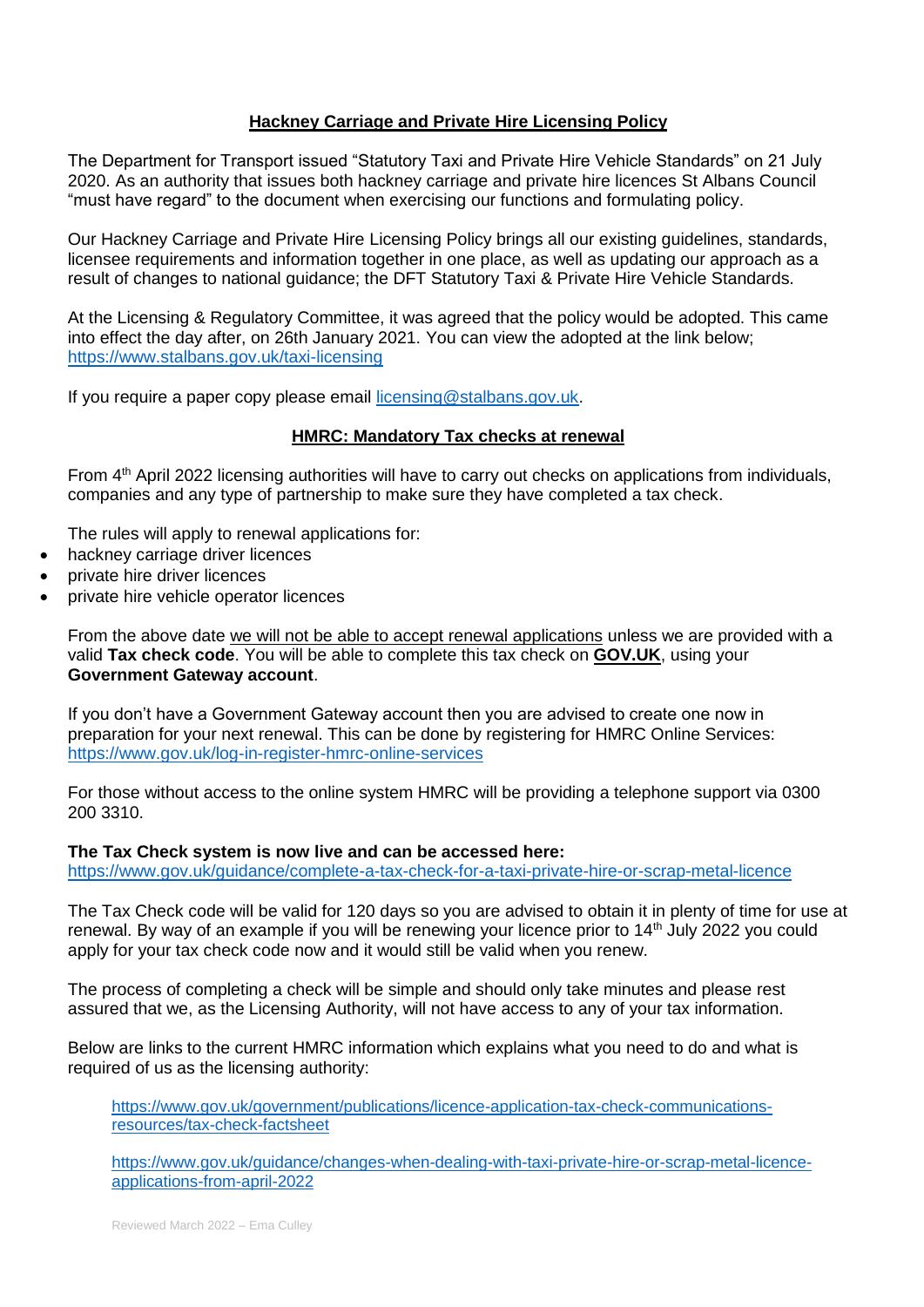**This page has been left blank intentionally**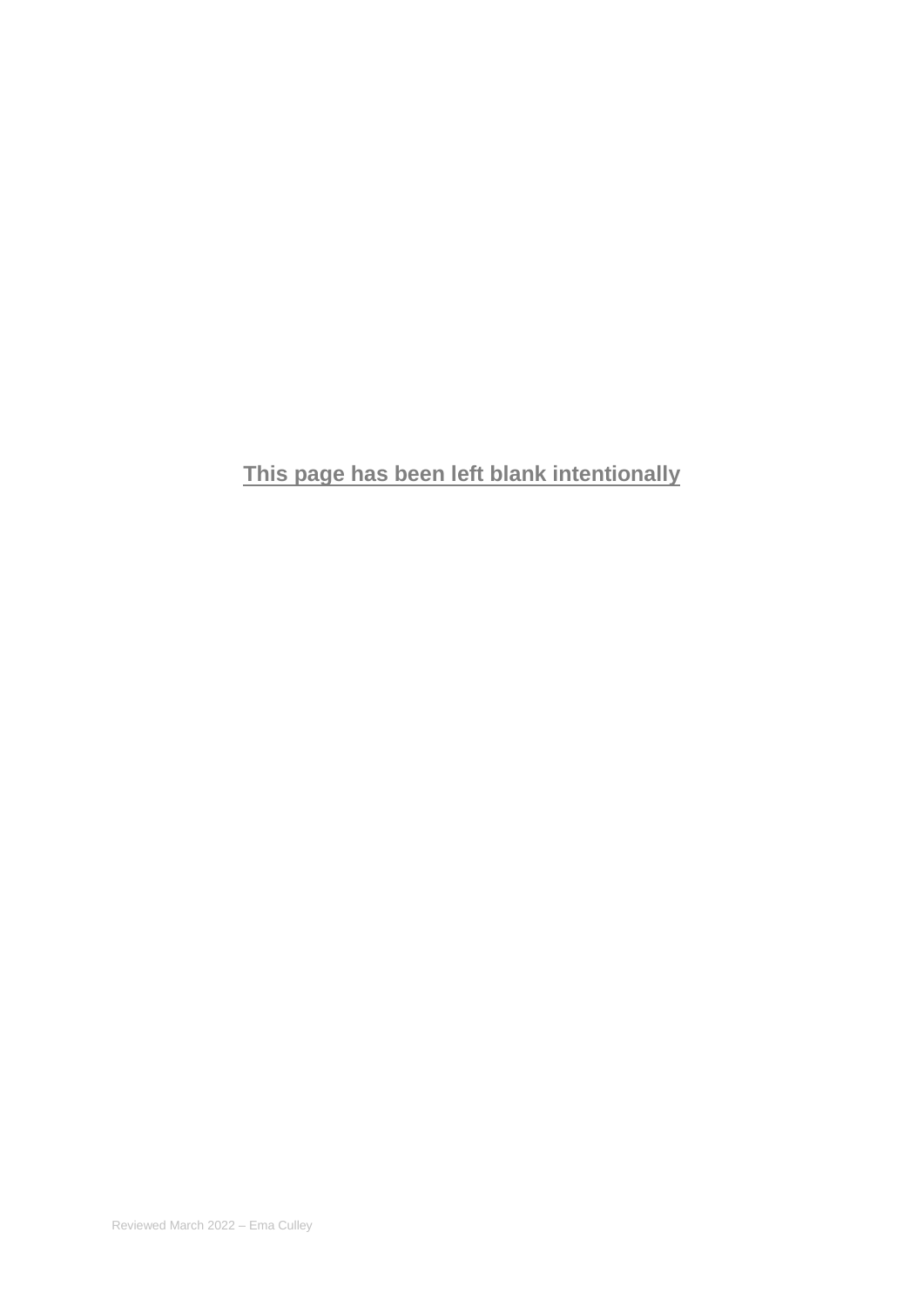

# **APPLICATION FOR A PRIVATE HIRE OPERATOR LICENCE**

Local Government (Miscellaneous Provisions) Act 1976 Part ll

Community Services, St Albans City and District Council, Civic Centre, St Peters Street, St Albans, Hertfordshire, AL1 3JE

| <b>APPLICATION TYPE</b> (please tick the relevant box) |  |
|--------------------------------------------------------|--|
| Grant of a Private Hire Operator licence               |  |
| Renewal of a Private Hire Operator licence             |  |

*Please tick the appropriate box above* 

# **If you are applying to renew your licence please do so as least eight weeks before it expires. You cannot continue to drive if your licence has expired.**

**Answer all the questions in ink using CAPITAL letters, either ticking √, or writing "None" where appropriate. Please answer all questions below, failure to do so will invalidate your application.**

Please familiarise yourself with our Private Hire Operator Conditions, before completing this form. You may wish to keep a copy of the completed form for your records.

If a person knowingly or recklessly makes a false statement, or omits any material particulars in giving the information required, he or she will be guilty of an offence.

| <b>Section 1: Licence details</b> (This section should be left blank on new licence applications) |                                                                                             |  |  |  |  |  |
|---------------------------------------------------------------------------------------------------|---------------------------------------------------------------------------------------------|--|--|--|--|--|
| 1.                                                                                                | Licence number                                                                              |  |  |  |  |  |
| $\overline{2}$                                                                                    | <b>Expiry date of current licence:</b>                                                      |  |  |  |  |  |
|                                                                                                   | <b>Section 2: Operator Details</b>                                                          |  |  |  |  |  |
| $\overline{1}$ .                                                                                  | Please give the name by<br>which your business is/will be<br>known:                         |  |  |  |  |  |
| 2.                                                                                                | <b>Please list any telephone</b><br>numbers advertised for the<br>making of bookings:       |  |  |  |  |  |
| 3.                                                                                                | Address(es) of Premises from<br>which you operate. Must be<br>located in St Albans District |  |  |  |  |  |
| 4.                                                                                                | <b>Email address for business:</b>                                                          |  |  |  |  |  |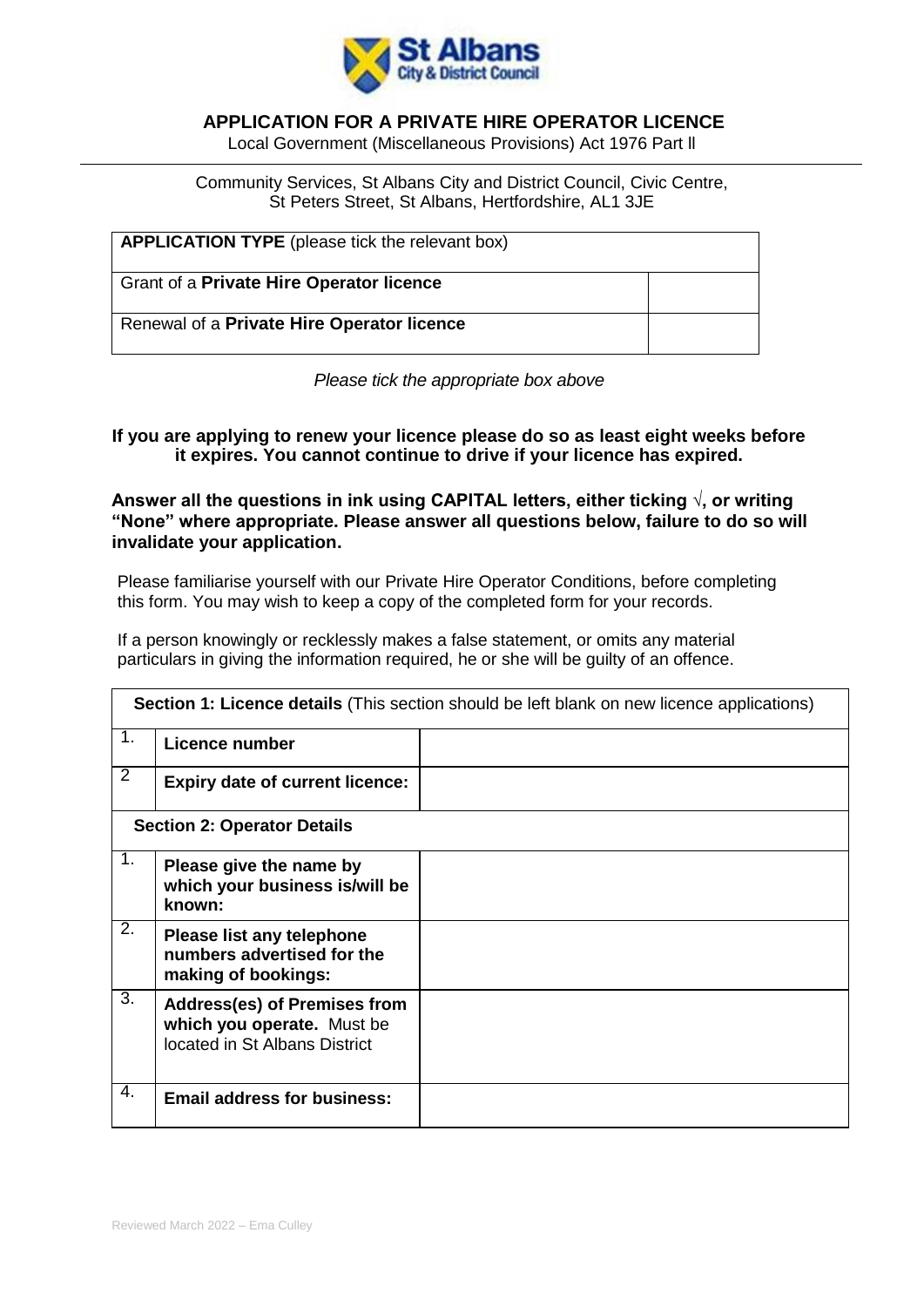| <b>Section 3: Applicant Details</b> |                                                                                                                                                                                                                                                                                                                |                             |  |  |
|-------------------------------------|----------------------------------------------------------------------------------------------------------------------------------------------------------------------------------------------------------------------------------------------------------------------------------------------------------------|-----------------------------|--|--|
|                                     | Individual applicant                                                                                                                                                                                                                                                                                           |                             |  |  |
| 1.                                  | <b>Full Name</b>                                                                                                                                                                                                                                                                                               |                             |  |  |
| 2.                                  | Date of Birth                                                                                                                                                                                                                                                                                                  |                             |  |  |
| 3.                                  | <b>Home Address</b>                                                                                                                                                                                                                                                                                            |                             |  |  |
| 4.                                  | <b>Contact number</b>                                                                                                                                                                                                                                                                                          |                             |  |  |
| 5.                                  | <b>Driver Licence Number</b> (if applicable)                                                                                                                                                                                                                                                                   |                             |  |  |
| 6.                                  | Email: By providing an email address, you agree to us communicating with you by email,<br>including sending reminder letters and licences. For further details of your personal data<br>rights see: http://www.stalbans.gov.uk/council-and-<br>democracy/departmentsPoliciesPlans/data-protection/default.aspx |                             |  |  |
| 7.                                  | Please provide your Tax Check Code:                                                                                                                                                                                                                                                                            |                             |  |  |
|                                     | You can obtain your Tax Check Code from:<br>https://www.gov.uk/guidance/complete-a-tax-check-<br>for-a-taxi-private-hire-or-scrap-metal-licence                                                                                                                                                                | (renewal applications only) |  |  |
|                                     | Secondary Individual Applicant (if any)                                                                                                                                                                                                                                                                        |                             |  |  |
|                                     | If there are more than two individual applicants, please give the details of further individuals<br>on a separate sheet.                                                                                                                                                                                       |                             |  |  |
| 1.                                  | <b>Full Name</b>                                                                                                                                                                                                                                                                                               |                             |  |  |
| 2.                                  | Date of Birth                                                                                                                                                                                                                                                                                                  |                             |  |  |
| 3.                                  | <b>Home Address</b>                                                                                                                                                                                                                                                                                            |                             |  |  |
| 4.                                  | <b>Contact number</b>                                                                                                                                                                                                                                                                                          |                             |  |  |
| 5                                   | <b>Driver Licence Number</b> (if applicable)                                                                                                                                                                                                                                                                   |                             |  |  |
| 6.                                  | Email: By providing an email address, you agree to us communicating with you by email,<br>including sending reminder letters and licences. For further details of your personal data<br>rights see: http://www.stalbans.gov.uk/council-and-<br>democracy/departmentsPoliciesPlans/data-protection/default.aspx |                             |  |  |
| 7.                                  | Please provide your Tax Check Code:                                                                                                                                                                                                                                                                            |                             |  |  |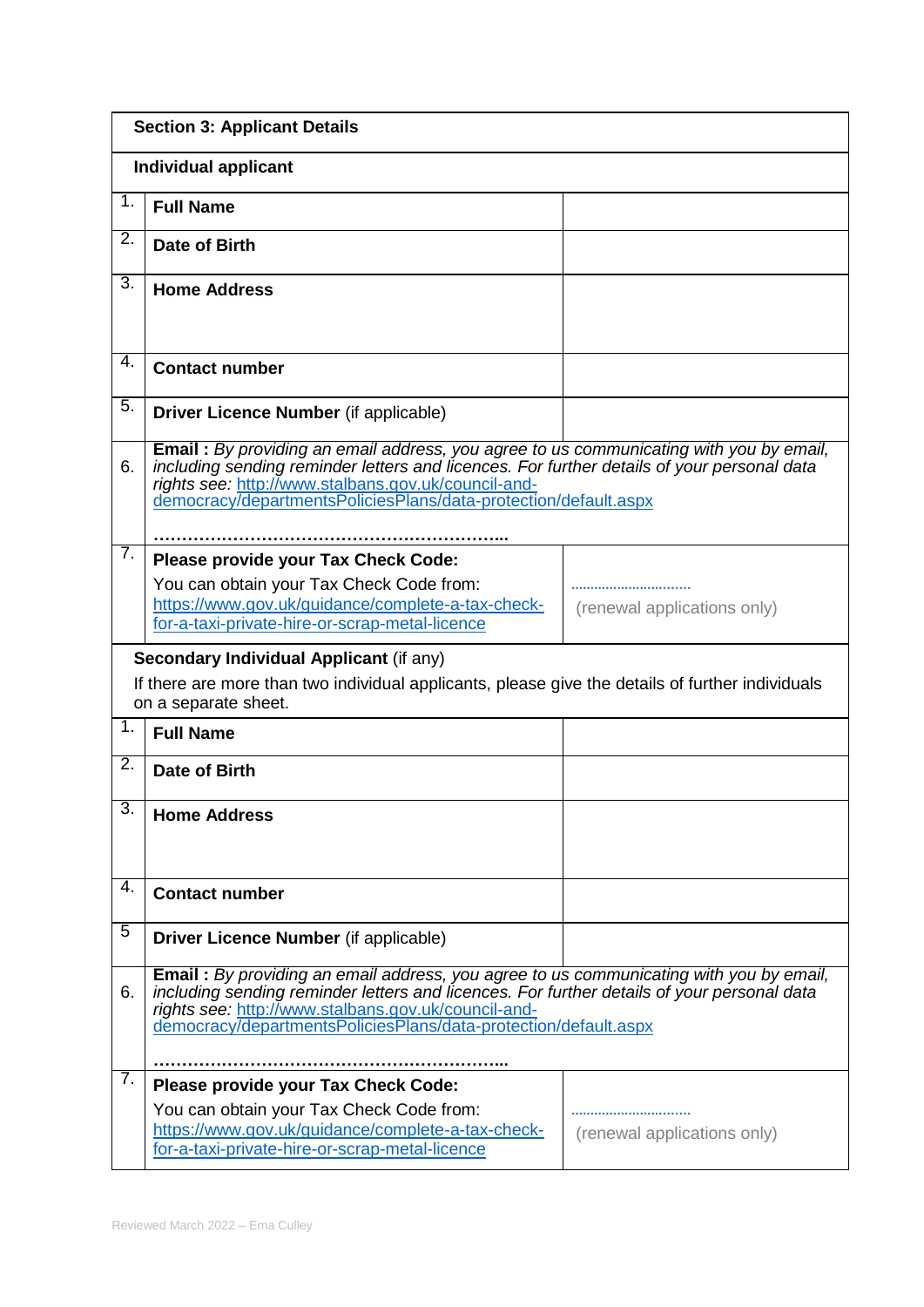| <b>Section 4: Record Keeping</b>         |                                                                                                                                                                                                                     |            |  |           |  |  |
|------------------------------------------|---------------------------------------------------------------------------------------------------------------------------------------------------------------------------------------------------------------------|------------|--|-----------|--|--|
| 1 <sub>1</sub>                           | Please describe your arrangements<br>for keeping records of bookings, and<br>of the vehicles and drivers you<br>operate, in accordance with the<br><b>Council's standard conditions for</b><br>operator's licences: |            |  |           |  |  |
| 2.                                       | Who has access to the records?:                                                                                                                                                                                     |            |  |           |  |  |
| 3.                                       | At what address can these records<br>be inspected by police or authorised<br><b>Council officers?:</b>                                                                                                              |            |  |           |  |  |
|                                          | <b>Section 5: Liability insurance details</b>                                                                                                                                                                       |            |  |           |  |  |
| 1.                                       | Do you hold valid liability insurance<br>in respect of your business?                                                                                                                                               | <b>Yes</b> |  | <b>No</b> |  |  |
| 2.                                       | If NO, please explain why:                                                                                                                                                                                          |            |  |           |  |  |
| 3.                                       | Name of insurer(s):                                                                                                                                                                                                 |            |  |           |  |  |
| 4.                                       | <b>Policy Number:</b>                                                                                                                                                                                               |            |  |           |  |  |
| 5.                                       | <b>Policy cover dates:</b>                                                                                                                                                                                          |            |  |           |  |  |
| <b>Section 6: Premises Authorisation</b> |                                                                                                                                                                                                                     |            |  |           |  |  |
| 1.                                       | Has relevant planning permission for<br>the (proposed) use of the operating<br>base listed in section 1 been<br>granted, or has it been confirmed<br>that planning permission is not<br>required for this address?  | Yes        |  | No        |  |  |
| 2.                                       | Please provide any further relevant<br>information in respect of these<br>matters in the space below:                                                                                                               |            |  |           |  |  |
|                                          |                                                                                                                                                                                                                     |            |  |           |  |  |

|    | <b>Section 6: Number of Drivers and Vehicles</b>                       |  |  |  |  |
|----|------------------------------------------------------------------------|--|--|--|--|
|    | How many private hire vehicles will<br>be operated under this licence? |  |  |  |  |
| 2. | How many private hire drivers will be<br>operated under this licence?  |  |  |  |  |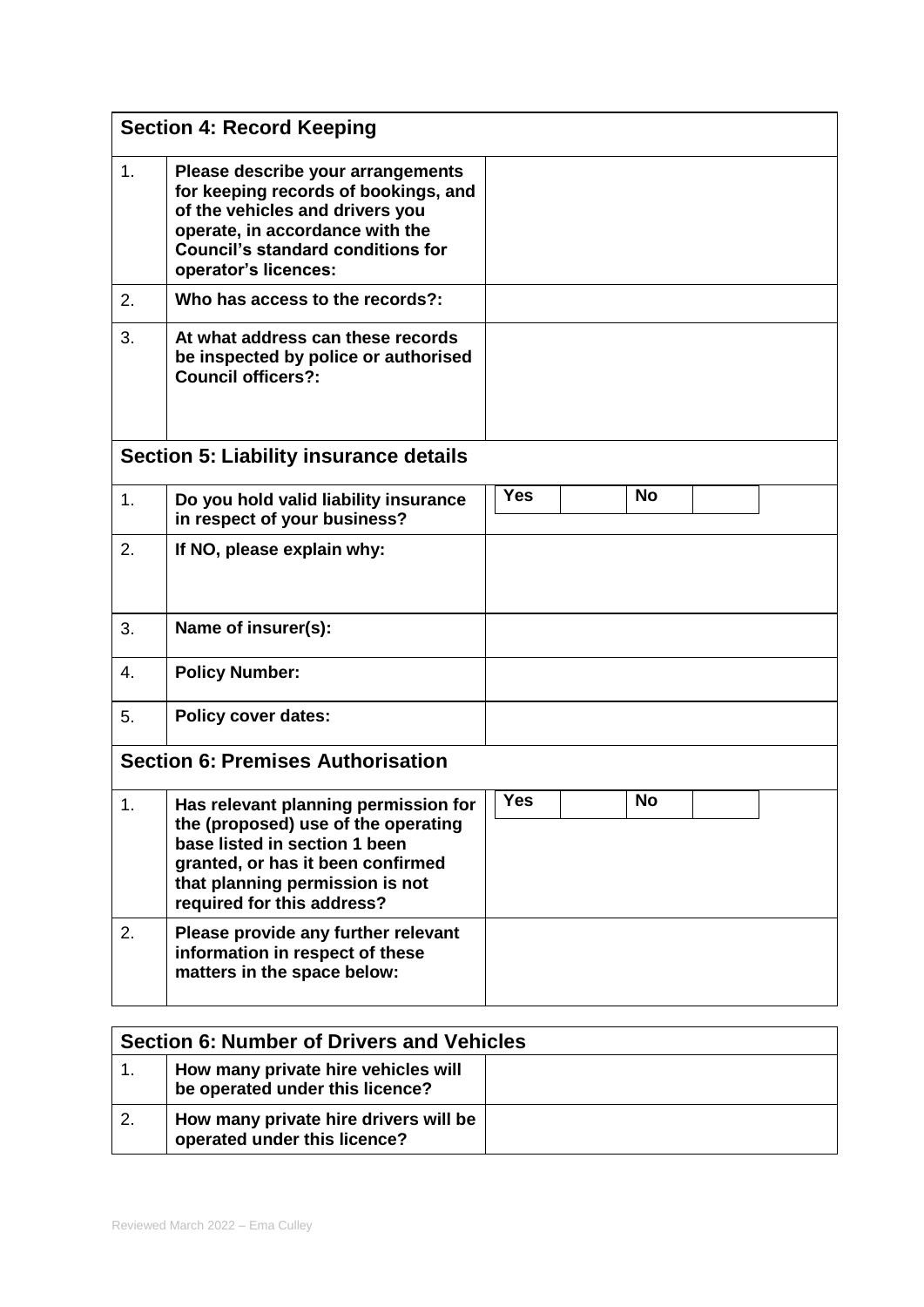|    | Section 7: Suitability of applicant(s)                                                                                                                                                                                                                                                                        |            |           |
|----|---------------------------------------------------------------------------------------------------------------------------------------------------------------------------------------------------------------------------------------------------------------------------------------------------------------|------------|-----------|
| 1. | Does the applicant (or do any of the applicants, or<br>any of the directors/company officers of a limited<br>company applicant) have any convictions or cautions<br>for any offence, which are not considered to be<br>'spent'?<br>Convictions and cautions which are considered 'spent' under the provisions | <b>Yes</b> | <b>No</b> |
|    | of the Rehabilitation of Offenders Act 1974 need not be disclosed.                                                                                                                                                                                                                                            | <b>Yes</b> | <b>No</b> |
| 2. | Has/have the applicant(s) (or any of the<br>directors/company officers of a limited company<br>applicant) been charged with an offence and is currently<br>awaiting the outcome of those proceedings?                                                                                                         |            |           |
| 3. | Is the applicant (or are any of the applicants, or any of<br>the directors/company officers of a limited company<br>applicant) currently subject to an undischarged<br>bankruptcy order, or similar insolvency proceedings<br>(including IVA's)?                                                              | <b>Yes</b> | <b>No</b> |
| 4. | Is the applicant (or are any of the applicants, or any of<br>the directors/company officers of a limited company<br>applicant) currently disqualified from being a company<br>director?                                                                                                                       | <b>Yes</b> | <b>No</b> |
| 5. | Is the applicant (or are any of the applicants, or any of<br>the directors/company officers of a limited company<br>applicant) currently prohibited from working in the UK by<br>reason of immigration status?                                                                                                | <b>Yes</b> | <b>No</b> |
| 6. | Has/have the applicant(s) (or any of the<br>directors/company officers of a limited company<br>applicant) ever been refused a Private Hire Operator's<br>Licence, by this or any other authority, or had such a<br>licence suspended or revoked?                                                              | <b>Yes</b> | <b>No</b> |
|    | If any of the above questions have been answered 'yes', please provide further details in<br>respect of those matters in the space below:                                                                                                                                                                     |            |           |
|    |                                                                                                                                                                                                                                                                                                               |            |           |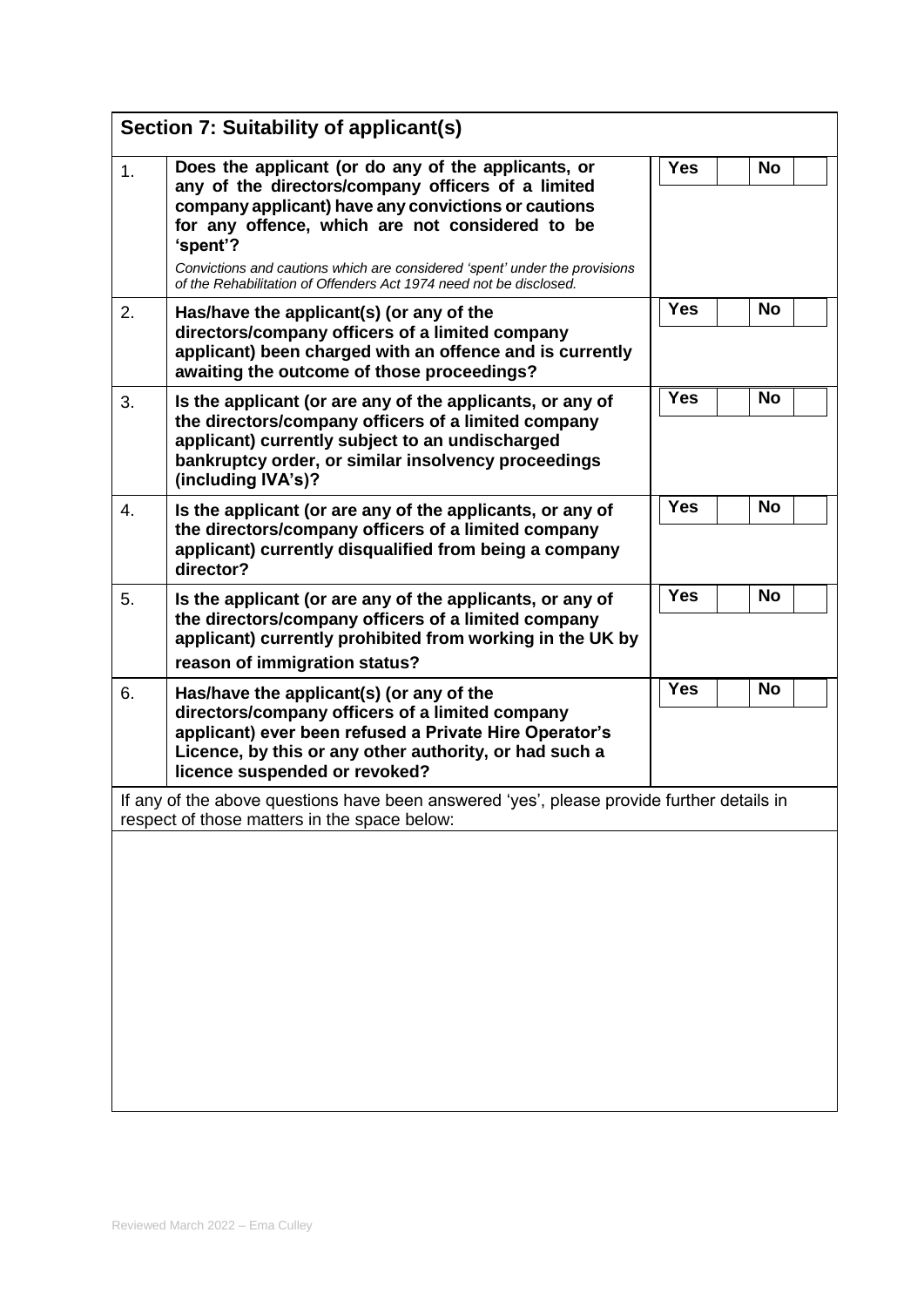| <b>Section 8: Other licences</b>                                                                                                                                                                                                                                                           |  |  |  |  |
|--------------------------------------------------------------------------------------------------------------------------------------------------------------------------------------------------------------------------------------------------------------------------------------------|--|--|--|--|
| 1.<br>Does the applicant (or do any of the applicants or<br>directors/company officers of a limited company<br>applicant) hold a valid Private Hire Operator's<br>licence issued by this or any other authority?                                                                           |  |  |  |  |
| $\overline{2}$ .<br>If a licence is also held in another authority's<br>area, please outline the steps taken to ensure that<br>bookings received by the St Albans operator are<br>only fulfilled by vehicles/drivers licensed by St<br>Albans: (continue on a separate sheet if necessary) |  |  |  |  |
| <b>Section 9: Accompanying Documents</b>                                                                                                                                                                                                                                                   |  |  |  |  |
| I have enclosed the following information with my application (please tick to confirm)                                                                                                                                                                                                     |  |  |  |  |
| List of vehicles to be operated under the licence including the following details:<br>Licence Plate Number, Vehicle Registration Number, Proprietor Name, Licence Start Date,<br>Licence Expiry Date.                                                                                      |  |  |  |  |
| List of drivers to be operated under the licence including the following details:<br>Licence Badge Number, Proprietor Name, Licence Start Date, Licence Expiry Date.                                                                                                                       |  |  |  |  |
| Details of limited company directors including the following details:                                                                                                                                                                                                                      |  |  |  |  |
| Name, Address, Date of Birth, Contact Number, Email, Tax Check Code.                                                                                                                                                                                                                       |  |  |  |  |
| Recent passport style photograph<br>for all applicants                                                                                                                                                                                                                                     |  |  |  |  |
| <b>Copy of Public Liability Insurance</b>                                                                                                                                                                                                                                                  |  |  |  |  |
| Basic disclosure certificates, issued in the individual's name within the last 3 months,<br>for any applicant (or company director) who is not currently licensed by the Council as a driver                                                                                               |  |  |  |  |
| Certificate of completion of the Equality Act 2010 and safeguarding refresher training                                                                                                                                                                                                     |  |  |  |  |
| For all applicants                                                                                                                                                                                                                                                                         |  |  |  |  |
| Evidence of right to work in the UK for every applicant (passport, residence permit, etc)                                                                                                                                                                                                  |  |  |  |  |
| For all applicants                                                                                                                                                                                                                                                                         |  |  |  |  |
| I understand if any of the above is missing my application will not be valid.                                                                                                                                                                                                              |  |  |  |  |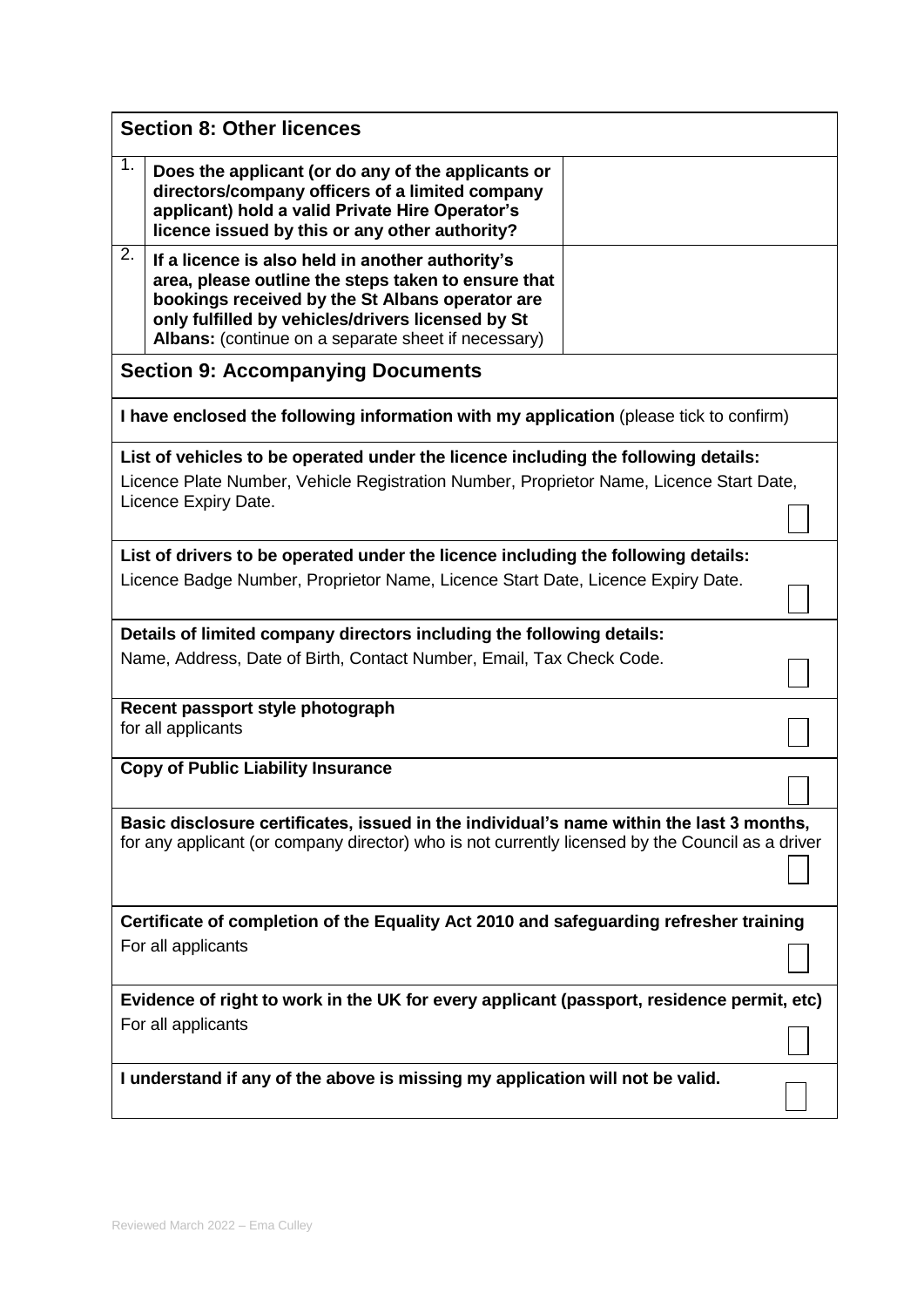## **DECLARATION**

#### **IF ANY PERSON KNOWINGLY OR RECKLESSLY MAKES A FALSE STATEMENT OR OMITS ANY MATERIAL PARTICULAR IN GIVING THIS INFORMATION UNDER THIS SECTION, THAT PERSON WILL BE GUILTY OF AN OFFENCE.**

I the undersigned, hereby apply for a licence to act as a driver of Private Hire Operator's licence in the District of St Albans and I declare that my answers and statements to the questions in this application are true, to the best of my/our knowledge and belief, and acknowledge that, if there are any omissions, false or incorrect statements of a serious nature, this may result in the application being refused without further consideration or, if a licence has been issued, it may be liable to suspension or revocation. I also confirm that I have been provided with, read and understood and agree to abide by all relevent legislation contained within the guidance document in regard to being a licensed operator within the St Albans District. I have read the Licence Conditions and undertake in the event of a licence being granted to observe and adhere to such Conditions

I understand that in making this application, I am consenting to St Albans City and District Council Licensing Authority making any enquiry as deemed appropriate in relation to my application. I therefore acknowledge and consent to St Albans making enquiries with the police and fraud team and any other agency as required in relation to any investigations, arrests, non-convictions, orders or other offences or issues relating to myself and my application in order to determine my fitness to hold a licence. I understand I will not be entitled to a refund once my application has been submitted.

## **PRIVACY NOTICE**

This privacy notice explains how St Albans City & District Council (the Data Controller) will use any personal information we collect about you when you use our services.

We will use your information for the purposes we have set out; keep it securely; destroy it when we no longer need it; tell you the rights applicable to this personal information and how to exercise them; tell you who to complain to.

All this information is set out in full on the privacy notice with this form. Please read and retain the privacy notice for more details.

## **CONSENT**

By completing this form you are giving consent for us to process your criminal conviction information and special category information, i.e. medical information and criminal records, for the purposes outlined in the privacy notice with the form

You have a right to withdraw your consent at any time by emailing [licensing@stalbans.gov.uk](mailto:licensing@stalbans.gov.uk) or calling the Council on 01727 296164. If you withdraw consent we will not be able to process your application.

| I agree to give consent for you to use my personal information as set out above                                                                                                                                            |  |             |  |       |  |  |
|----------------------------------------------------------------------------------------------------------------------------------------------------------------------------------------------------------------------------|--|-------------|--|-------|--|--|
| Signed:                                                                                                                                                                                                                    |  | Print name: |  | Date: |  |  |
| Signed:                                                                                                                                                                                                                    |  | Print name: |  | Date: |  |  |
| If there are more than two applicants, a copy of this page should be taken to allow all applicants to sign.<br>Where the application is made by a limited company, the form should be signed by an officer of the company. |  |             |  |       |  |  |

Completed application forms should be submitted, along with the above documents and payment of the appropriate fee(s), to: submit your completed application to: **[licensing@stalbans.gov.uk](mailto:licensing@stalbans.gov.uk)**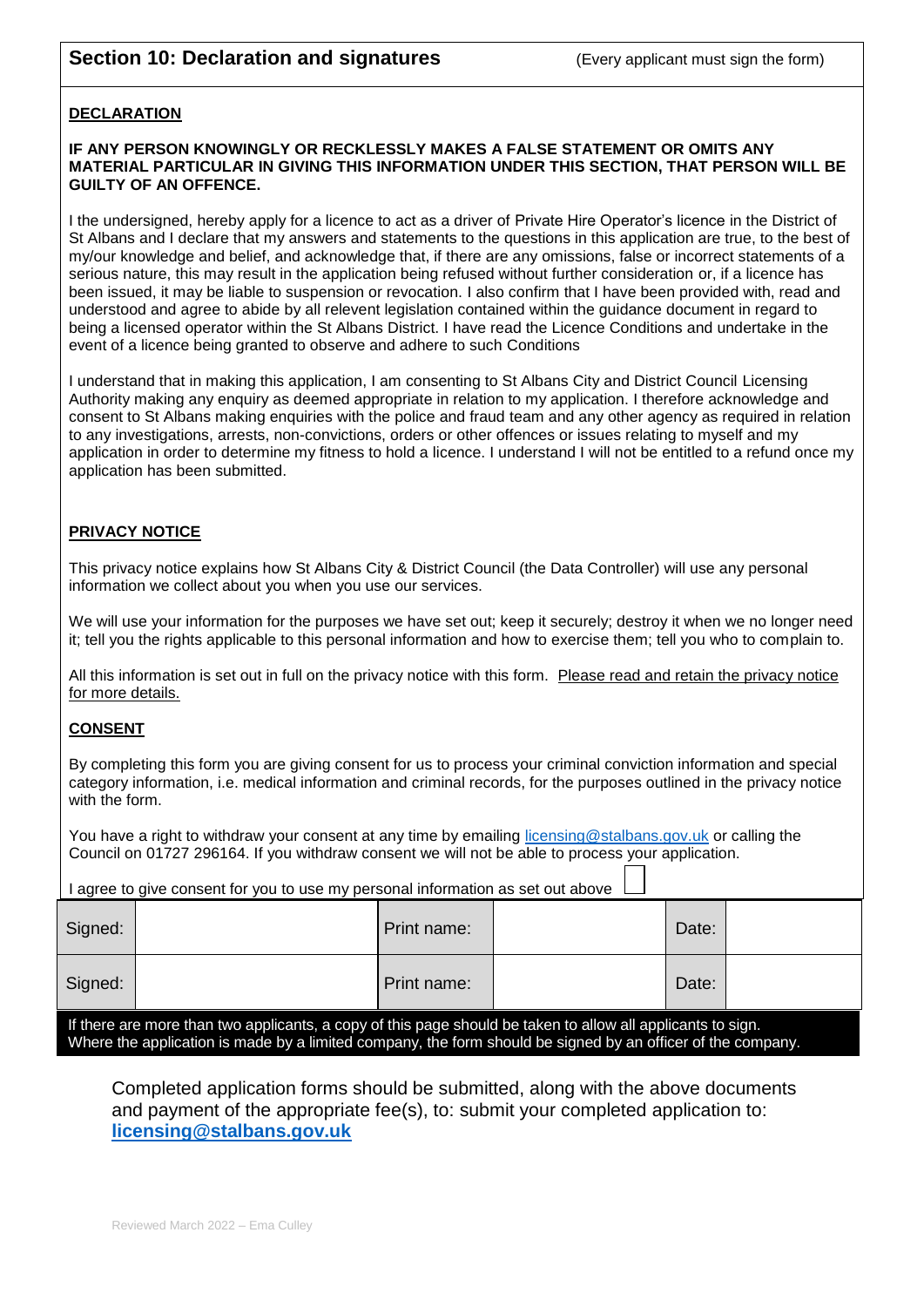# **Privacy Notice**

This privacy notice explains how St Albans City & District Council (the Data Controller) will use any personal information we collect about you when you use our services.

## **What information do we collect about you?**

The information that the Council will collect varies depending on how you use the Council's Services. We are using the information provided in this case because we have a legal obligation [Art. 6(1)(c) of UK General Data Protection Regulation("UK GDPR")]. This means we collect your personal information from you so that we can carry out a function we are required by law to carry out. In this case we are collecting personal information for the purposes of Taxi Licensing.

If you're providing us with special category personal information (such as details about your health) we will be processing this under Art. 9(2) UK GDPR. If you're providing us with criminal conviction personal information we will be processing this under Art.10 UK GDPR.

## **How will we use the information about you?**

We use the information to process your operator licence application. We may share the information with other departments at the Council to enable us to deal with your application. We will only share the information to enable us to deal with this matter.

We will not share the personal information we hold with any external organisations except for partner organisations. By partner organisations we mean Local Authorities, your Doctor, your Insurance company or other statutory authorities, such as Her Majesty's Revenue and Customs (HMRC), NAFN for the use of NR3*,* Cabinet Office, Home Office, Audit Commission, Department for Transport, DVLA, Police or similar agency, where sharing your data is necessary to deal with your matter. We will also share contact details with Unified Transport and Versant for training purposes. We may be required to share your personal information with the Police, or similar agency, or another Council for the purposes of preventing and detecting fraud.

We will ensure that all personal information is kept securely.

## **How long will we keep this information?**

We will destroy this personal information in accordance with our Disposal Schedules. To determine how long we should keep information, we consider what the legislation states and what is good practice. This means we will securely destroy the information once we no longer need it. If you would like to know the specific period of time that relates to your personal information please contact [GDPR@stalbans.gov.uk](mailto:GDPR@stalbans.gov.uk)

# **Individuals' Rights**

You have a right to request a copy of the personal information that we hold about you. If you would like a copy of some or all of your information, please contact [foi@stalbans.gov.uk](mailto:foi@stalbans.gov.uk) and ask for a subject access request.

If you consider we hold inaccurate personal information about you, you can contact us to ask for this information to be corrected. We will consider your request and respond within one month. Please contact [GDPR@stalbans.gov.uk.](mailto:GDPR@stalbans.gov.uk)

The other rights you have will depend on why we have collected the information -we will tell you in the specific privacy notice relating to that application or process. You can find out more about your individual rights:

[https://www.stalbans.gov.uk/sites/default/files/documents/publications/privacy](https://www.stalbans.gov.uk/sites/default/files/documents/publications/privacy-notices/Individual%20Rights%20GDPR%20Website%20Notice.pdf)[notices/Individual%20Rights%20GDPR%20Website%20Notice.pdf](https://www.stalbans.gov.uk/sites/default/files/documents/publications/privacy-notices/Individual%20Rights%20GDPR%20Website%20Notice.pdf)